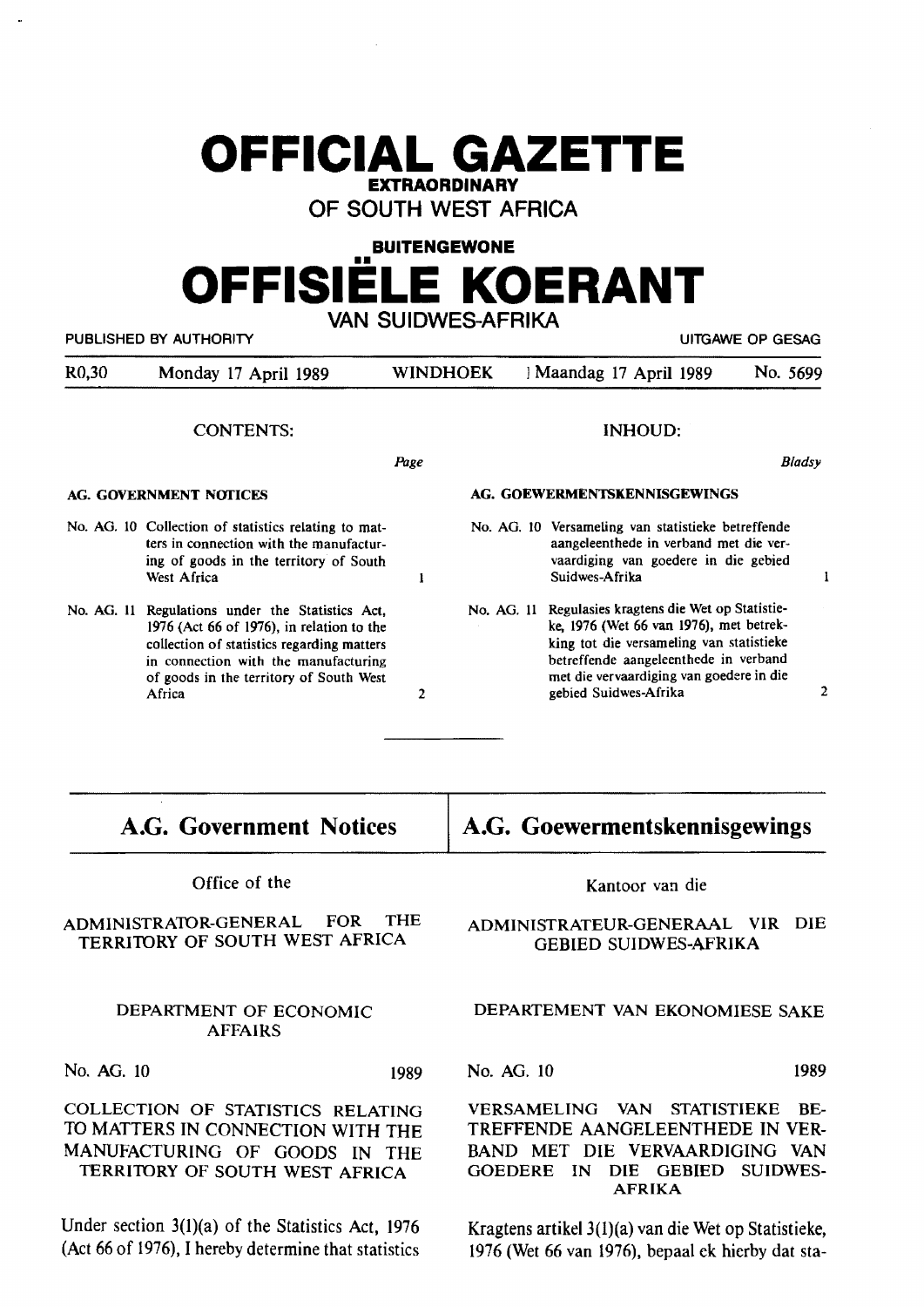may be collected relating to all matters in connection with the manufacturing of goods or any components thereof, including statistics regarding the installation, assembling or repairing of goods or **any** components thereof, in the territory of South **West** Africa.

**L.A. PIENAAR** 

Administrator-General Winhoek, l March 1989

tistieke versamel kan word betreffende alle aangeleenthede in verband met die vervaardiging van goedere of enige onderdele daarvan, met in begrip van statistieke betreffende die installering, montering of herstel van goedere of enige onderdele daarvan, in die gebied Suidwes-Afrika.

L.A. PIENAAR

Administrateur-generaal Windhoek, l Maart 1989

#### DEPARTMENT OF ECONOMIC AFFAIRS

No. AG. 11 1989

REGULATIONS UNDER THE STATISTICS ACT, 1976 (ACT 66 OF 1976), IN RELATION TO THE COLLECTION OF STATISTICS REGARDING MATTERS IN CONNECTION WITH THE MANUFACTURING OF GOODS IN THE TERRITORY OF SOUTH WEST AFRICA

The Administrator-General has under section 17 of the Statistics Act, 1976 (Act 66 of 1976), made the regulations set out **in** the Schedule.

#### DEPARTEMENT VAN EKONOMIESE SAKE

No. AG. 11

REGULASIES KRAGTENS DIE WET OP STA-TISTIEKE, 1976 (WET 66 VAN 1976), MET BE-TREKKING TOT DIE VERSAMELING VAN STATISTIEKE BETREFFENDE AANGE-LEENTHEDE IN VERBAND MET DIE VER-VAARDIGING VAN GOEDERE IN DIE GE-BIED SUIDWES-AFRIKA

Die Administrateur-generaal bet kragtens artikel 17 van die Wet op Statistieke, 1976 (Wet 66 van 1976), die regulasies wat in die Bylae vervat is, uitgevaardig.

#### SCHEDULE

#### *Definitions*

1. In these regulations, unless the context otherwise indicates, an expression defined in the Act has a corresponding meaning and -

- (i) "manufacturing establishment" means any establishment, business, trade or organisation carrying on any bussiness in or conducting any activities in connection with -
	- (a) the manufacturing, processing, making or packing of goods or parts thereof;

#### BYLAE

#### *Woordornskrywings*

1. In hierdie regulasies, tensy uit die samehang anders blyk, bet 'n uitdrukking wat in die Wet omskryf word 'n ooreenstemmende betekenis, en beteken -

- (i) "die Wet" die Wet op Statistieke, 1976 (Wet 66 van 1976);
- (ii) "persoon **in** beheer **van** 'n vervaardigingsonderneming" -
	- (a) in die geval van 'n eenmansbesigheid of onderneming, die eienaar; of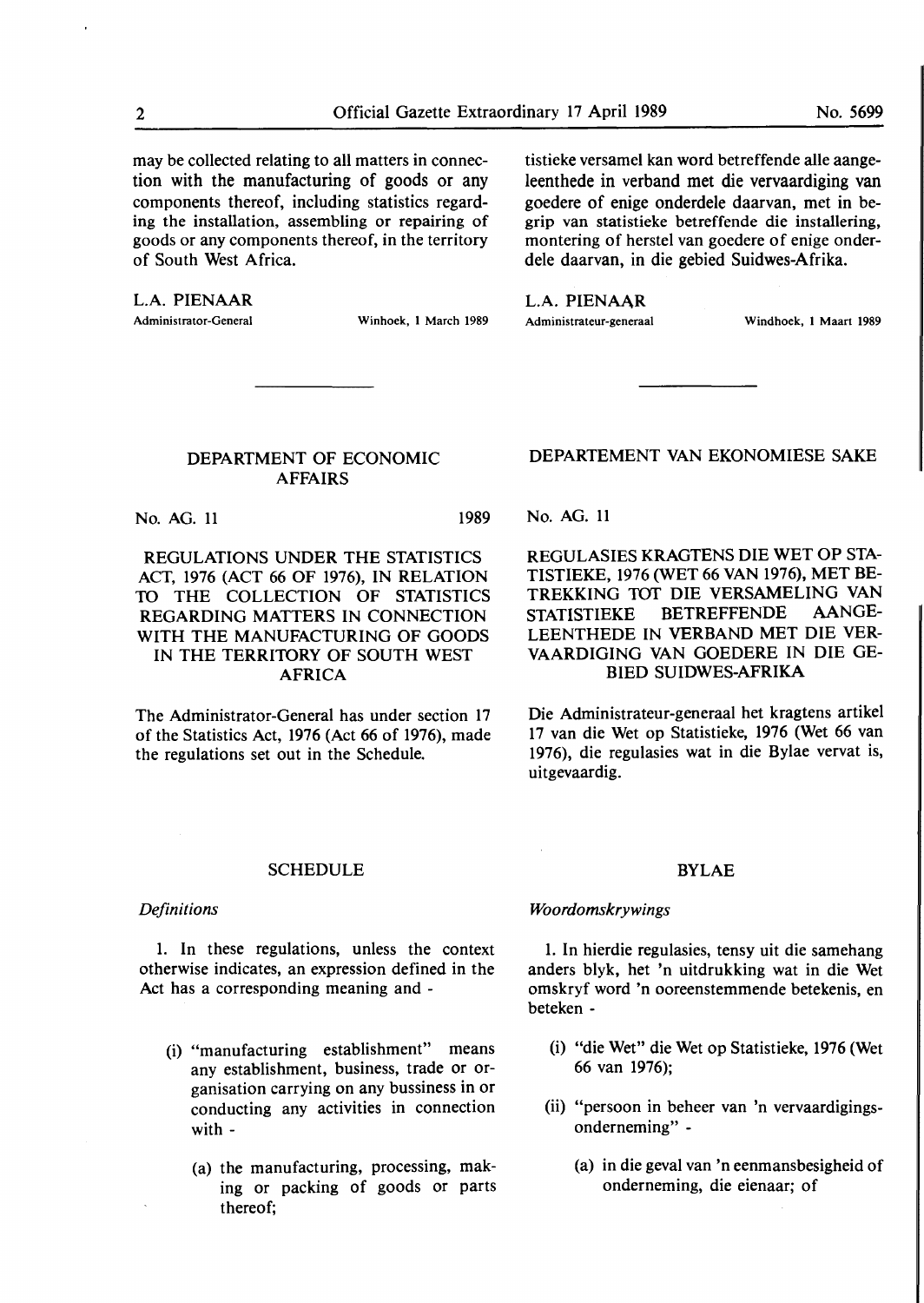- (b) the slaughtering of animals, including poultry; and
- (c) the installation, assembling or repairing of goods,

and including any premises on which administrative, clerical, sales, research or other activities are performed which are directly related to the business or activities of such manufacturing establishment;

- (ii) "person in charge of a manufacturing establishment" means -
	- (a) in the case of a one man concern or establishment, the owner; or
	- (b) in the case of another establishment, business, trade or organisation, the person to whom the supervision of or control over the administration, direction or management is entrusted; or
	- (c) if the manufacturing establishment
		- (i) has been declared insolvent or forms any part of a deceased estate, the trustee, executor or administrator concerned; or
		- (ii) is a company under judicial management, the judicial manager concerned; or
		- (iii) is a company, non-profit society or corporation in liquidation, the liquidator concerned;
	- (iii) "the Act" means the Statistics Act, 1976 (Act 66 of 1976).

#### *Particulars to be furnished relating to a manufacturing establishment*

2. Every person in charge of a manufacturing establishment shall furnish the Secretary in the form determined by the Secretary the following statistics in respect of the period **1** January **1988**  to 31 December 1988, or any part thereof-

- (b) in die geval van 'n ander onderneming, besigheid, bedryf of organisasie, die persoon aan wie die toesig of beheer oor die administrasie, leiding of bestuur toevertrou is; of
- (c) indien die vervaardigingsonderneming
	- (i) insolvent **verklaar** is **of deel** van 'n bestorwe boedel uitmaak, die betrokke kurator, eksekuteur of administrateur; of
	- (ii) 'n maatskappy onder geregtelike bestuur is, die betrokke geregtelike bestuurder; of
	- (iii) 'n maatskappy, vereniging sonder winsoogmerk of koöperasie in likwidasie is, die betrokke likwidateur;
- (iii) "vervaardigingsonderneming" enige onderneming, besigheid, bedryf of organisasie wat besigheid doen in of werksaamhede verrig in verband met -
	- (a) die vervaardiging, verwerking, maak of verpakking van goedere of onderdele daarvan;
	- (b) die slag van diere, met inbegrip van pluimvee; en
	- (c) die installering, montering, of herstel van goedere,

en **ook** enige perseel waar administratiewe, klerklike, verkoops-, navorsings- of ander werksaamhede verrig word wat regstreeks in verband staan met die besigheid of werksaamhede van sodanige vervaardigingsonderneming;

#### *Gegewens wat verstrek moet word betreffende 'n vervaardigingsonderneming*

2. Elke persoon in beheer van 'n vervaardigingsonderneming moet ten opsigte van die tydperk 1 Januarie 1988 tot 31 Desember 1988, of enige gedeelte daarvan, aan die Sekretaris die **vol**gende statistieke verstrek in die vorm deur die Sekretaris bepaal -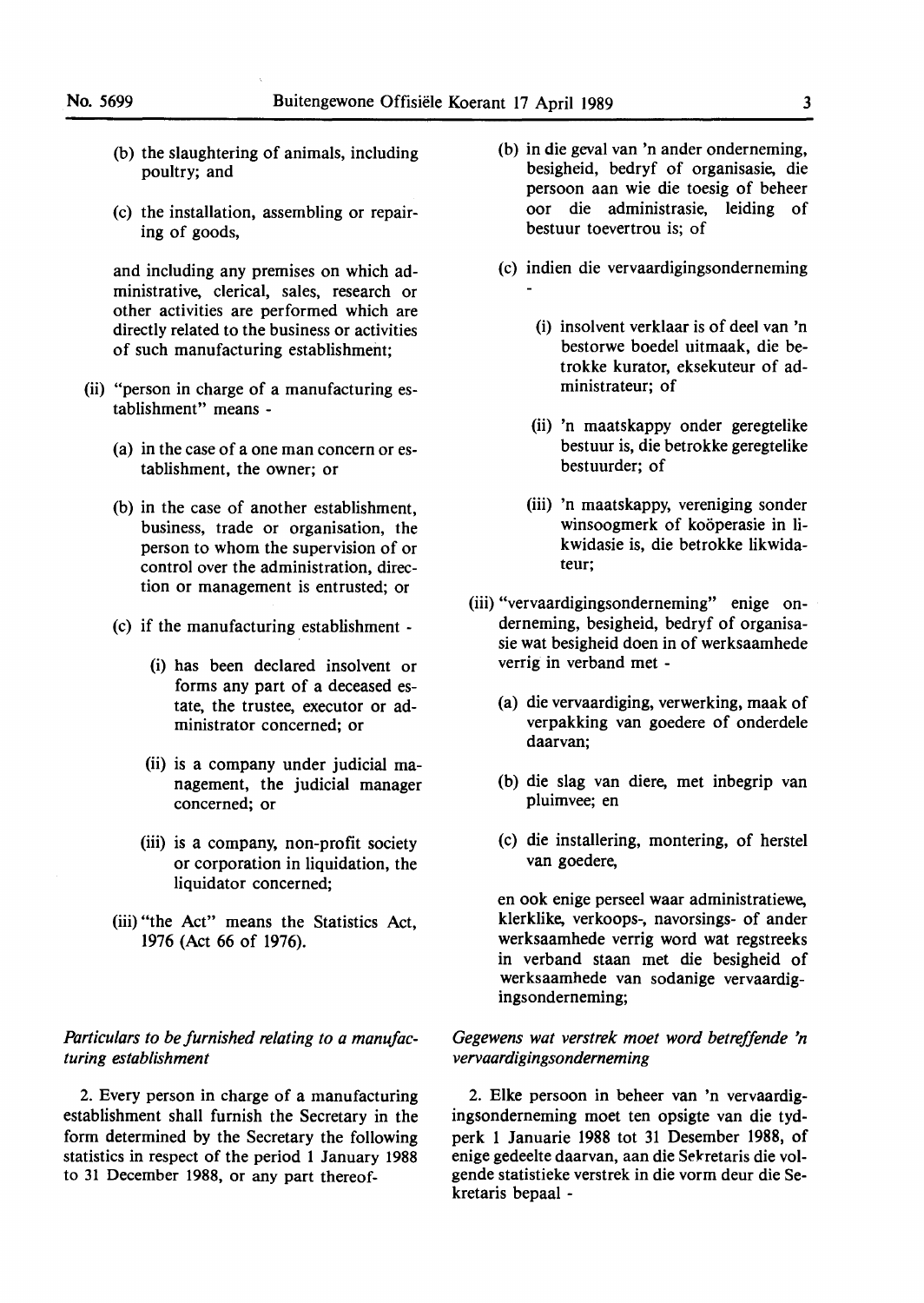- (a) in the case of a one man concern or establishment, the name and address of the owner;
- (b) in the case of another establishment, business, trade or organisation, the business name and address;
- (c) the tax, dividends, capital investment and fixed assets of the manufacturing establishment;
- (d) the nature of the activities performed by the manufacturing establishment;
- (e) the number of persons employed in connection with the activities of the manufacturing establishment;
- (f) the type and quantity of raw materials which are used for the manufacturing of goods;
- (g) the purchase price and suppliers of such raw materials;
- (h) the type and quantity of energy sources used;
- (i) the type, quantity and manufacturing cost of processed goods;
- G) the markets, namely local or elsewhere; and
- (k) the type and quantity of imported finished goods.

#### *Duty to fill in form or to furnish statistics*

3. The form referred to in regulation 2 shall duly be filled in or, when so requested by the Secretary, the statistics referred to in regulation 2 shall be furnished orally by the person in charge of a manufacturing establishment.

- (a) in die geval van 'n eenmansbesigheid of onderneming, die naam en adres van die eienaar;
- (b) in die geval van 'n ander onderneming, besigheid, bedryf of organisasie, die besigheidsnaam en adres;
- (c) die belasting, dividende, kapitaalinvestering en vaste bates van die vervaardigingsonderneming;
- (d) die aard van die werksaamhede wat deur die vervaardigingsonderneming verrig word;
- ( e) die getal persone in diens in verband met die werksaamhede van die vervaardigingsonderneming;
- (f) die tipe en hoeveelheid grondstowwe wat aangewend word vir die vervaardiging van goedere;
- (g) die aankoopprys en leweransiers van sodanige grondstowwe;
- (h) die tipe en hoeveelheid energiebronne gebruik;
- (i) die tipe, hoeveelheid en vervaardigingskoste van verwerkte goedere;
- G) die markte, naamlik plaaslik of elders; en
- (k) die tipe en hoeveelheid van ingevoerde markklaar goedere.

#### *Plig om die vorm in te vu/ of statistiek te verstrek.*

3. Die in regulasie 2 bedoelde vorm moet behoorlik ingevul word of, wanneer deur die Sekretaris daartoe versoek, moet die in regulasie 2 bedoelde statistieke mondeling verstrek word deur die persoon in beheer van 'n vervaardigingsonderneming.